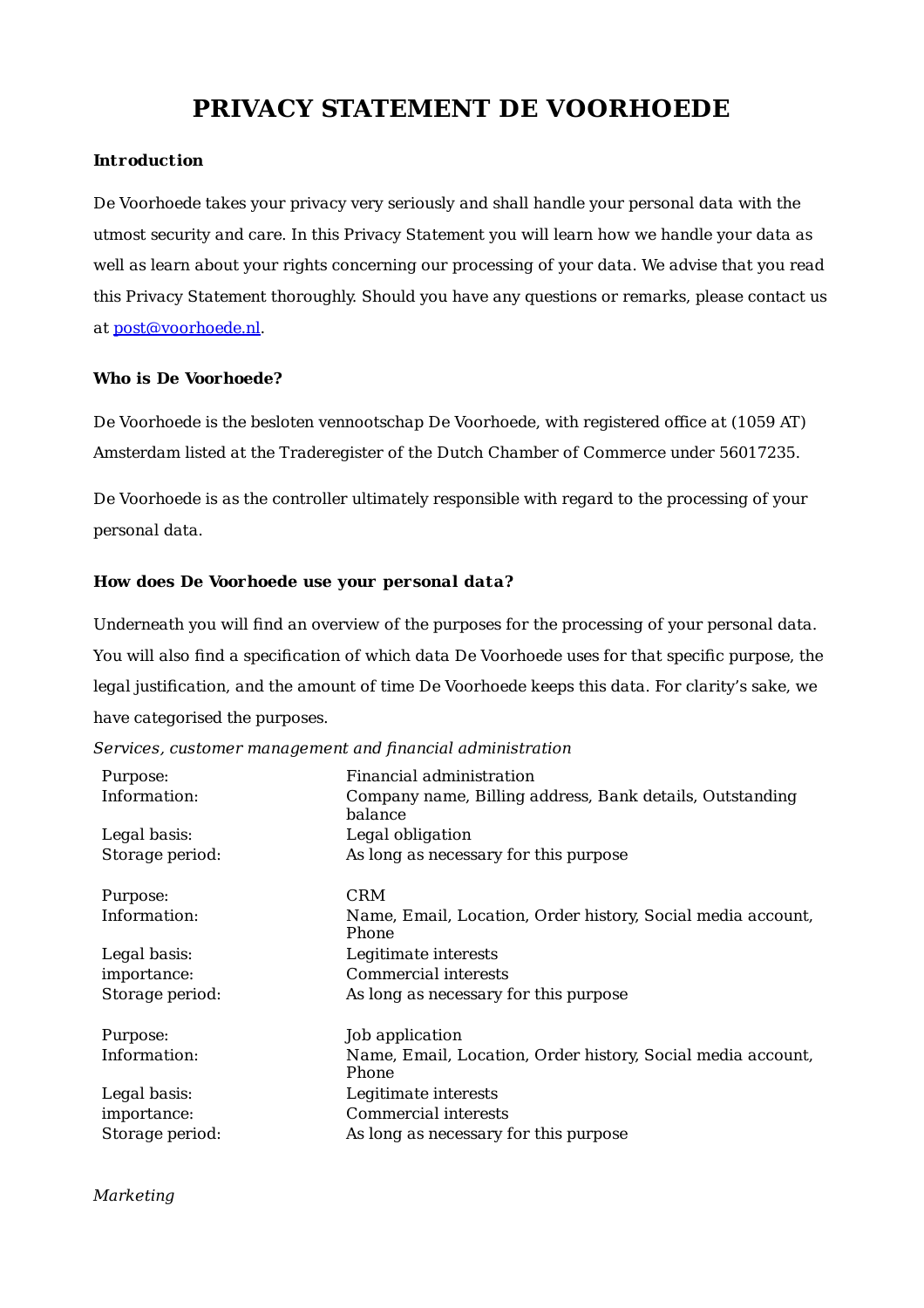| Purpose:               | Direct marketing                      |
|------------------------|---------------------------------------|
| Information:           | Click behaviour Legitimate interests  |
| Legal basis:           | Legitimate interests                  |
| Interest               | Commercial interests                  |
| concerned:             |                                       |
| Storage period:        | As long as necessary for this purpose |
| Purpose:               | Retargeting                           |
| Information:           | Click behaviour Legitimate interests  |
| Legal basis:           | Legitimate interests                  |
| Interest               | Commercial interests                  |
| concerned:             |                                       |
| Storage period:        | As long as necessary for this purpose |
| Purpose:               | Social media marketing                |
| Information:           | Click behaviour Legitimate interests  |
| Legal basis:           | Legitimate interests                  |
| Interest<br>concerned: | Commercial interests                  |
| Storage period:        | As long as necessary for this purpose |

### *Website*

| Purpose:        | Website analytics                     |
|-----------------|---------------------------------------|
| Information:    | Online behaviour, Location            |
| Legal basis:    | Legitimate interests                  |
| Interest        | Commercial interests                  |
| concerned:      |                                       |
| Storage period: | As long as necessary for this purpose |

## **How did we obtain your personal data?**

De Voorhoede has obtained your data because you have provided this data to us. .

# **What are your rights?**

Under the European General Data Protection Regulation you have a number of rights with regard to your data and the processing thereof:

# **Access**

You may access your personal information and make any necessary changes in your account. If you would like to see which personal data De Voorhoede has obtained about you, you may exercise your right of access by submitting a request to De Voorhoede.

# *Making changes*

If you wish to make changes to the personal information that you have seen as a result of a request for access and you are unable to make the changes yourself in your account, you may request that De Voorhoede makes these changes for you. You may request that De Voorhoede modifies, corrects, supplements, erases or shields your information.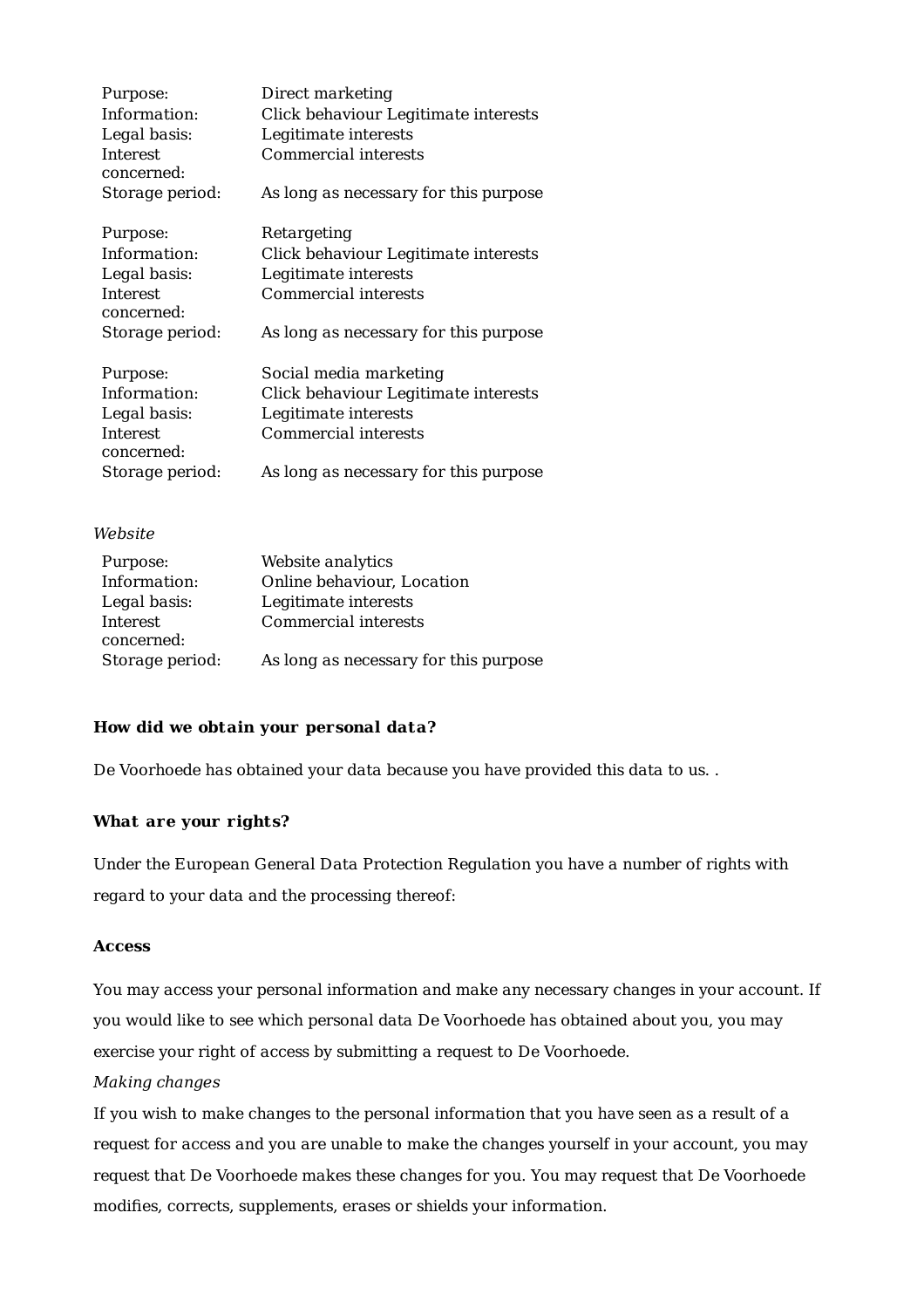# *Restriction of processing of personal data*

You also have the right, under certain conditions, to ask De Voorhoede to restrict the processing of your personal data.

### *Right to object*

If processing of your data takes place on the grounds of 'legitimate interest' by De Voorhoede or a third party, you have the right to object to that processing.

## *Portability of data*

You have the right to obtain your personal data from De Voorhoede. De Voorhoede will provide this in a structured and commonly used format, which can easily be opened using commonly used digital systems.

### *Withdrawing consent*

When the legal basis for a particular processing is your explicit consent, you have the right to withdraw that consent. This does not affect past processing, but does mean that we will no longer be allowed to process this data in the future. It may also result in De Voorhoede no longer being able to provide you with certain services.

### *Response from De Voorhoede*

A request can be sent to [post@voorhoede.nl](mailto:post@voorhoede.nl). De Voorhoede will comply with your request as soon as possible and in any case no later than one (1) month after De Voorhoede has received such a request. If De Voorhoede rejects your request, we will indicate in our reply why the request was rejected.

#### *Recipients of your personal data*

It is possible that De Voorhoede is required to submit your data to a third party, for example to fulfil a legal obligation.

## **What are cookies and how does De Voorhoede use them?**

Cookies are small pieces of (text) information that are sent to your browser when you visit the website of De Voorhoede and then stored on the hard disk or in the memory of your device. The cookies placed via De Voorhoede's website cannot damage your device or the files stored on it. With 'cookies', we also mean comparable techniques collecting information, such as device fingerprinting.

#### **Can changes be made to this Privacy Statement?**

This Privacy Statement is subject to changes. We therefore advise you to regularly read the